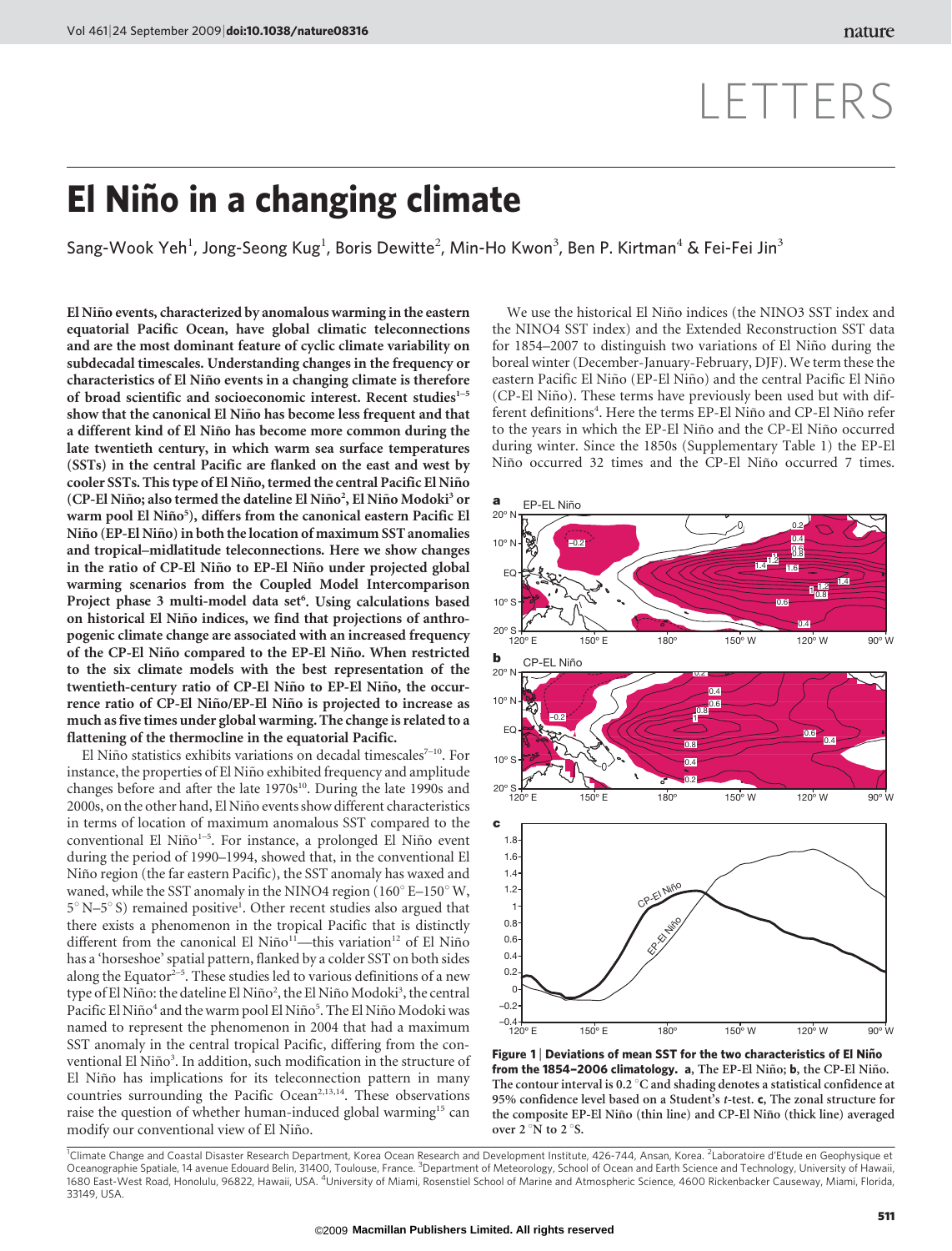Although the number of CP-El Niño events is relatively small, its frequency increased noticeably after 1990. For the period of 1854– 2007, the occurrence ratio of the EP-El Niño before and after 1990 is 0.19 per year and 0.29 per year, respectively, whereas that of the CP-El Niño before and after 1990 is 0.01 per year and 0.29 per year, respectively. Simply put, this result indicates that anomalous warm SSTs in the central equatorial Pacific (that is, CP-El Niño) has been observed more frequently during recent decades<sup>3</sup>. This result is detectable even if the data are detrended (Supplementary Table 1) and taken from two additional SST data sets (Supplementary Table 3). A profound change in the characteristics of El Niño in recent years is also detectable in an 11-year window sliding correlation coefficients between the two NINO indices (Supplementary Fig. 1).

Figure 1a and b displays the deviation of mean SST for the EP-El Niño and the CP-El Niño from the climatological mean SST (1854– 2006). As expected, the EP-El Niño (Fig. 1a) is characterized by maximum anomalous SST in the eastern equatorial Pacific; on the other hand, the centre of maximum SST in the CP-El Niño (Fig. 1b) is located near the dateline in the central equatorial Pacific. The SST composite in Fig. 1b is similar to the previously defined new type of El  $Ni\tilde{p}^{2-5}$  in spite of an extension of the analysed period and the use of the simple definition of the historical El Niño indices. Figure 1c clearly indicates that the centre of maximum SST of the CP-El Niño is significantly shifted to the west compared to that of the EP-El Niño. The details of the new type of El Niño suggested by previous studies<sup>1–5</sup> differ slightly from those of the CP-El Niño described here but the overall characteristics are similar.

The large difference of anomalous mean SST between the two types of El Nin˜o results in changes in the total SST pattern in the tropical Pacific (not shown here), which determines the atmospheric response16. Figure 2a and b displays the composite rainfall corresponding to the EP-El Niño and the CP-El Niño. For the EP-El Niño (Fig. 2a), the centre of maximum anomalous rainfall is observed around the dateline; for the CP-El Niño (Fig. 2b) it is shifted westward to around  $165^\circ$  E. It is clear that anomalous rainfall is largely enhanced in the central and eastern equatorial Pacific and reduced in the western equatorial Pacific during the EP-El Niño compared to the CP-El Niño. Changes in the atmospheric diabatic forcing over the tropics have the potential to modify the tropical–midlatitude teleconnections to the El Niño<sup>17,18</sup>. Therefore, we would expect the midlatitude response to the EP-El Niño to differ from that of the CP-El Niño, and this has been shown to be true during the last  $30 \text{ years}^{14}$ . This is evident from the patterns for anomalous mean atmospheric circulation at 500 hPa in the northern extratropics even over the extended period studied here (Fig. 2c and d) and anomalous mean SST and low-level winds (925 hPa) in the North Pacific (Fig. 2e and f) associated with both types of El Niño. The most striking difference in the teleconnection pattern between the two types of El Niño is in the position of the principal atmospheric centres of action in the extratropics (Fig. 2c and d). In addition, the anomalous North Pacific SST in response to the EP-El Niño and the CP-El Niño is also significantly different (Fig. 2e and f). The spatial manifestation of anomalous SST associated with the EP-El Niño (Fig. 2e) is characterized by cool temperatures in the central North Pacific with an elliptical shape and is accompanied by SST anomalies of the opposite sign to the east, north and south. In contrast to the EP-El Niño, anomalous easterly winds dominate over the central and eastern North Pacific, which may induce anomalous warm SSTs (Fig. 2f). The low-level winds during both types of El Niño are reasonably consistent with the wind–SST interactions in the midlatitudes<sup>19</sup>.

Because El Niño and its teleconnections have dramatic societal impacts, such results call for an examination of the El Niño as simulated by the climate models under climate change projections. Here, we examine eleven coupled general circulation models (CGCMs): eleven control runs and eleven climate change runs (Supplementary Table 4). The control run is the twentieth-century climate change model simulation to year 2000 with anthropogenic and natural forcing (that is, 20C3M). The climate change run corresponds to





(dotted) line denotes positive (negative) deviations from the mean. The contour interval is 0.1  $^{\circ}$  C. Shading in all panels indicates the region exceeding 95% significance based on a t-test and the zero line is denoted by the thick line. The climatology periods are 1979–2006 (for rainfall), 1950–2006 (for geopotential height and winds) and 1854–2006 (for SST), respectively.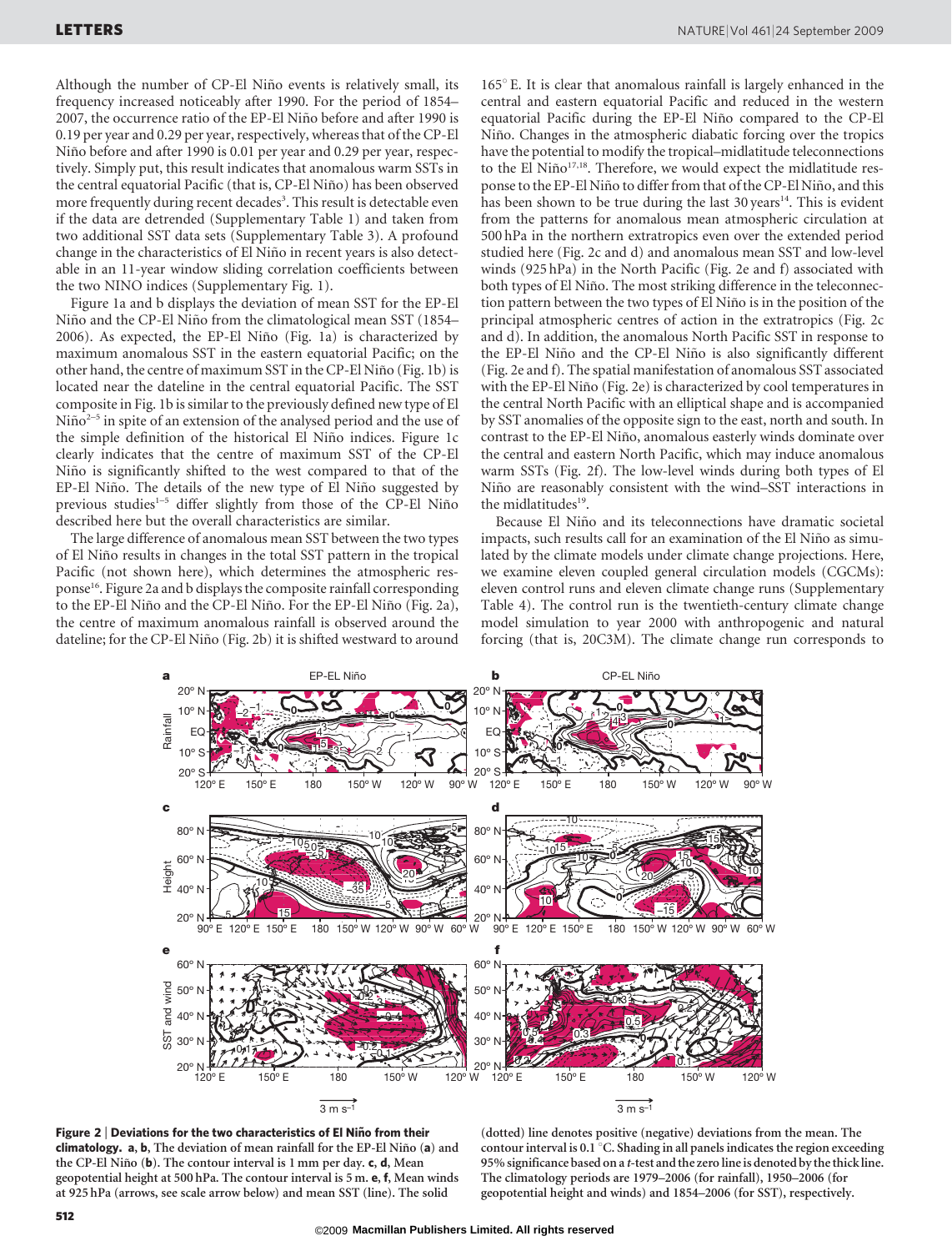the Special Report for Emission Scenario A1B climate change projection (that is, SRESA1B). Here, '20C3M run' refers to data from the 100-years simulation period for the 20C3M run. The term 'SRESA1B run' refers to the last 100 years of the SRESA1B run, in which the concentration of  $CO<sub>2</sub>$  is fixed to about 700 p.p.m. We show the ensemble mean composite of the EP-El Niño and the CP-El Niño in the 20C3M run and the SRESA1B run, respectively (Supplementary Figs 2 and 3).

Figure 3 displays the occurrence ratio of the CP-El Niño and EP-El Niño between the control run and the SRESA1B run. Despite the fact that there are discrepancies among CGCMs, it is remarkable that, in eight of 11 models, the occurrence ratio of the CP-El Niño versus the EP-El Niño increases from the 20C3M run to the SRESA1B run. The ensemble mean result for the eleven CGCMs is statistically significant at the 95% confidence level based on the bootstrap method. Furthermore, we test whether the ratio change in each CGCM is significant. The ratio of CP-El Niño to EP-El Niño significantly increases in four of 11 CGCMs at the 95% confidence level, and no other CGCMs show a significant decrease of the occurrence ratio of CP-El Niño to EP-El Niño. Statistical evidence for the increase of CP-El Niño under global warming becomes much stronger when we select the six CGCMs that most realistically capture the occurrence ratio of CP-El Niño to EP-El Niño in the 20C3M run compared to observations (see Supplementary Information). Thus, climate change projections indicate that the CP-El Niño occurs more frequently compared to the EP-El Niño. We also show how the SST variability changes from the 20C3M run to the SRESA1B run in the UKMO-HadCM3 model (Supplementary Fig. 4). We may hypothesize that more frequent CP-El Niño occurrence during recent decades is associated with an anthropogenic climate change. Such changes in El Niño characteristics in future climate are significant enough to modify the tropics– extratropics teleconnection pattern (Supplementary Fig. 5) despite the ability of current models realistically to simulate teleconnections. Furthermore, we expect that such frequent CP-El Niño occurrence under global warming could lead to more effective forcing of drought over India<sup>3,13,20</sup> and Australia<sup>21</sup>.

Because El Niño dynamics is tightly linked to equatorial ocean mean state<sup>22</sup>, we argue that such frequent CP-El Niño occurrence is associated with change in the background state under anthropogenic



Figure 3 | The CP-El Niño/EP-El Niño occurrence ratio. Red bars, the 20C3M run; blue bars, the SRESA1B run. The vertical error bars denote the upper and lower limits associated with an increase and decrease of the CP-El Niño/EP-El Niño occurrence ratio at the 95% confidence level in the 20C3M run, respectively, based on a bootstrap method. Therefore, there is a significant increase (decrease) of the ratio of the CP-El Niño to the EP-El Niño from the 20C3M run to the SRESA1B run when the blue bar is above (below) the upper (lower) limit of the vertical segment. The y-axis scale is a common logarithmic scale.



Figure 4 <sup>|</sup> The ensemble mean thermocline depth. The red line denotes the 20C3M ensemble and the blue line denotes the SRESA1B run in the nine CGCMs: theCGCM3.1(T47), the CNRM-CM3, the GFDL-CM2.0, the GFDL-CM2.1, the FGOALS-g1.0, the MIROC3.2(medres), the MRI-CGCM2.3.2, the PCM and the UKMO-HadCM3. In both runs, the thermocline depth is defined as the depth of the isotherm of the averaged value of temperatures where the vertical gradient of temperature is a maximum along the Equator. The blue data points indicate that the change in the mean thermocline depth from the 20C3M run to the SRESA1B run is significant at the 95% confidence level, based on a t-test.

global warming, in particular change in the thermocline structure in the equatorial Pacific. Figure 4 displays the change in mean thermocline depth from the control run to the SRESA1B run. The mean thermocline has risen under global warming in the westerncentral Pacific, whereas it is slightly deeper in the far eastern Pacific. This results in an overall flattening of the equatorial mean thermocline, which is consistent with a weakened atmospheric Walker circulation and trade winds under global warming<sup>23</sup> and even changes in the thermocline depth during recent decades<sup>3</sup>. In other words, the SST warms as a result of thermal forcing, which leads to weaker easterlies and enhanced poleward Sverdrup transport and hence a shoaling of the thermocline depth. How might this affect the stability of the CP-El Niño?

We can understand this destabilizing process in terms of the two important feedback processes associated with El Niño dynamics, that is, thermocline feedback versus zonal advective feedback. Although the trade winds reduce under global warming, this reduces upwelling and thus the thermocline feedback. In contrast, a shallower thermocline in the central Pacific, as in the SRESA1B run, tends to enhance the SST anomaly induced by vertical advection there (because isotherm vertical displacements within the thermocline depth can more easily influence the SST). In addition, such a shallowing thermocline tends to dominate the zonal advective feedback in the central Pacific, which may promote a more intense CP-El Niño<sup>5,22,24</sup>. Overall, the change in thermocline structure from the 20CM3 run to the SRESA1B run is consistent with the increased variability of the SST anomaly in the central Pacific. This physical consistency fits with the result reported here: the probable increased occurrence of the CP-El Niño under global warming.

#### METHODS SUMMARY

The two kinds of El Nino were diagnosed from observations and eleven models of the Program for Climate Model Diagnosis and Intercomparison (PCMDI). We propose a classification based on the historical NINO3 and NINO4 SST indices during winter and inferred from composite analyses to distinguish the CP-El Niño from the EP-El Niño. Applied to the simulation for the present (20C3M) and for the future (SRESA1B), we derived a projection of the occurrence ratio of CP-El Niño to EP-El Niño. See the Supplementary Information.

Full Methods and any associated references are available in the online version of the paper at<www.nature.com/nature>.

#### Received 29 December 2008; accepted 21 July 2009.

1. Latif, M., Kleeman, R. & Eckert, C. Greenhouse warming, decadal variability, or El Niño? An attempt to understand the anomalous 1990s. J. Clim. 10, 2221-2239 (1997).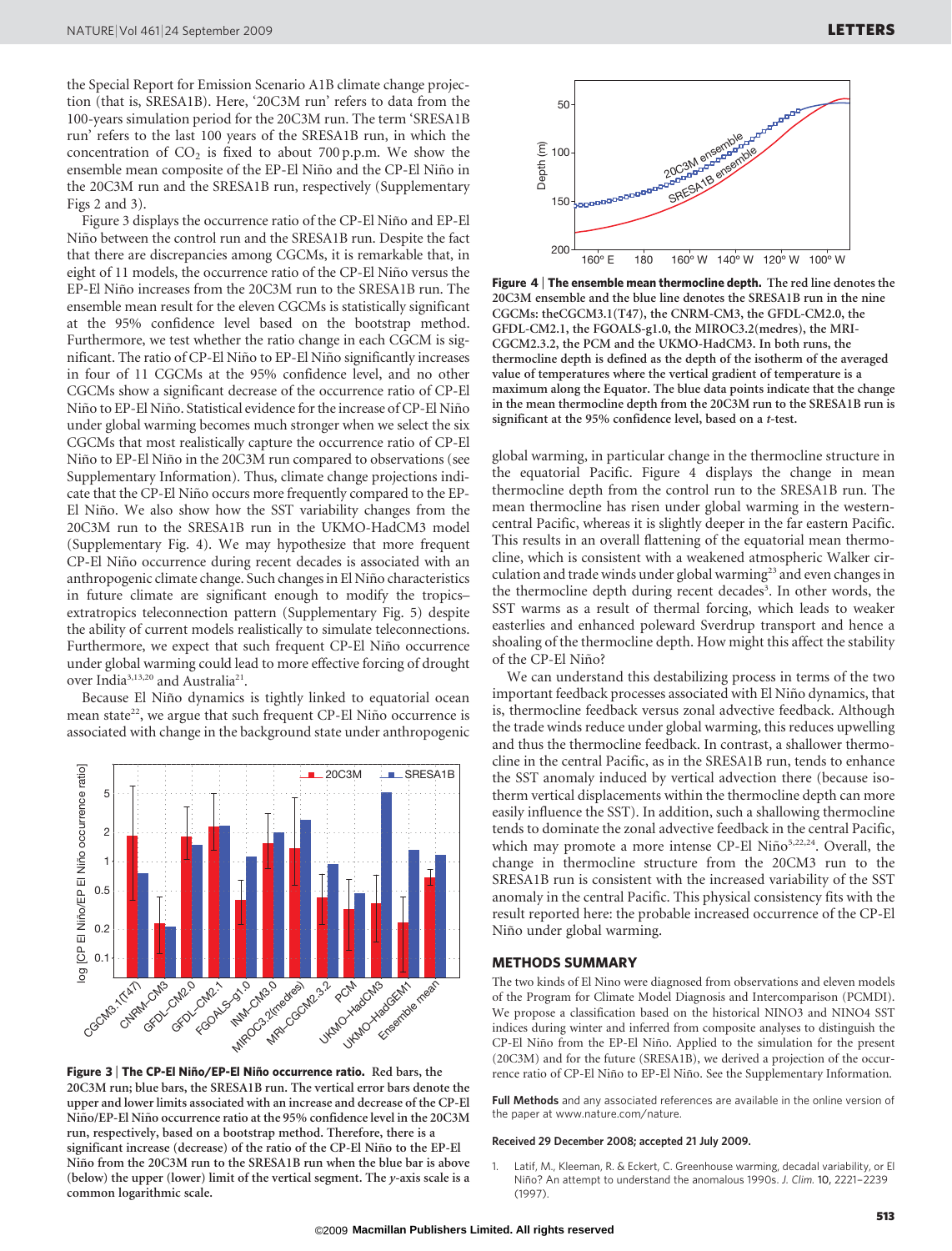- 2. Larkin, N. K. & Harrison, D. E. Global seasonal temperature and precipitation anomalies during El Niño autumn and winter. Geophys. Res. Lett. 32, L13705, doi:10.1029/2005GL022738 (2005).
- Ashok, K., Behera, S. K., Rao, S. A., Weng, H. & Yamagata, T. El Niño Modoki and its possible teleconnection. J. Geophys. Res. 112, C11007, doi:10.1029/ 2006JC003798 (2007).
- 4. Kao, H.-Y. & Yu, J.-Y. Contrasting Eastern-Pacific and Central-Pacific types of ENSO. J. Clim. 22, 615–632 (2009).
- 5. Kug, J.-S., Jin, F.-F. & An, S.-I. Two types of El Niño events: cold tongue El Niño and warm pool El Niño. J. Clim. 22, 1499–1515 (2009).
- 6. Meehl, G. A. et al. The WCRP CMIP3 multimodel dataset. Bull. Am. Meteorol. Soc. 88, 1383–1394 (2007).
- 7. Trenberth, K. & Shea, D. J. On the evolution of the Southern Oscillation. Mon. Weath. Rev. 115, 3078–3096 (1987).
- Cobb, K., Charles, C., Cheng, H. & Edwards, R. El Niño/Southern Oscillation and tropical Pacific climate during the last millennium. Nature 424, 272–276 (2003).
- 9. An, S.-I. & Jin, F.-F. Nonlinearity and asymmetry of ENSO. J. Clim. 17, 2399–2412 (2004).
- 10. An, S.-I. & Wang, B. Interdecadal change of the structure of the ENSO mode and its impact on the ENSO frequency. J. Clim. 13, 2044–2055 (2000).
- Rasmusson, E. M. & Carpenter, T. H. Variations in tropical sea surface temperature and surface wind fields associated with the southern oscillation/El Niño. Mon. Weath. Rev. 110, 354-384 (1982).
- 12. Trenberth, K. E. & Stepaniak, D. P. Indices of El Nino evolution. J. Clim. 14, 1697–1701 (2001).
- 13. Weng, H., Ashok, K., Behera, S. K., Rao, S. A. & Yamagata, T. Impacts of recent El Nino Modoki on dry/wet conditions in the Pacific Rim during boreal summer. Clim. Dyn. 29, 113–129 (2007).
- 14. Weng, H., Behera, S. K. & Yamagata, T. Anomalous winter climate conditions in the Pacific Rim during recent El Niño Modoki and El Niño events. Clim. Dyn. 32, 663–674 (2009).
- 15. Solomon, S, et al.(eds) Climate Change 2007: The Physical Science Basis(Cambridge University Press for the Intergovernmental Panel on Climate Change, 2007).
- 16. Hoerling, M. P. & Kumar, A. Atmospheric response patterns associated with tropical forcing. J. Clim. 15, 2184–2203 (2002).
- 17. Alexander, M. et al. The atmospheric bridge: The influence of ENSO teleconnections on air-sea interaction over the global oceans. J. Clim. 15, 2205–2228 (2002).
- 18. Barsugli, J. & Sardeshmukh, P. D. Global atmospheric sensitivity to tropical SST anomalies throughout the Indo-Pacific basin. J. Clim. 15, 3427–3442 (2002).
- Cayan, D. R. Latent and sensible heat flux anomalies over the northern oceans: driving the sea surface temperature. J. Phys. Oceanogr. 22, 859–881 (1992).
- 20. Kumar, K. K., Rajagopalan, B., Hoerling, M., Bates, G. & Cane, M. Unraveling the mystery of Indian monsoon failure during El Niño events. Science 314, 115-119 (2006).
- 21. Wang, G. & Hendon, H. H. Sensitivity of Australian rainfall to inter-El Nino variations. J. Clim. 20, 4211–4226 (2007).
- 22. Fedorov, A. V. & Philander, S. G. H. Is El Niño changing? Science 288, 1997-2002  $(2000)$
- 23. Vecchi, G. A. et al. Weakening of tropical Pacific atmospheric circulation due to anthropogenic forcing. Nature 441, 73–76 (2006).
- 24. Bejarano, L. & Jin, F.-F. Coexistence of equatorial coupled mode of ENSO. J. Clim. 21, 3051–3067 (2008).

Supplementary Information is linked to the online version of the paper at <www.nature.com/nature>.

Acknowledgements We acknowledge the international modelling groups for providing their data and PCMDI and the IPCC Data Archive at LLNL/DOE for collecting, archiving and making the data readily available. S.-W.Y. and J.-S.K. are supported by KORDI (grants PE98401, PP00720). B.D. benefited from funding from the PCCC project (Peru Chile Climate Change) of the ANR (Agence Nationale de la Recherche). J.-S. K. and F.-F. J. are also supported by NSF grants ATM 060552 and AMT 065145 and NOAA grant GC01-229.

Author Contributions S.-W.Y., M.K. and J.-S.K. contributed to analysis. S.-W.Y., J.-S.K., B.D, B.P.K. and F.-F.J. contributed to writing the paper. All authors discussed the results and commented on the manuscript.

Author Information Reprints and permissions information is available at <www.nature.com/reprints>. Correspondence and requests for materials should be addressed to S.-W.Y. [\(swyeh@kordi.re.kr\)](mailto:swyeh@kordi.re.kr).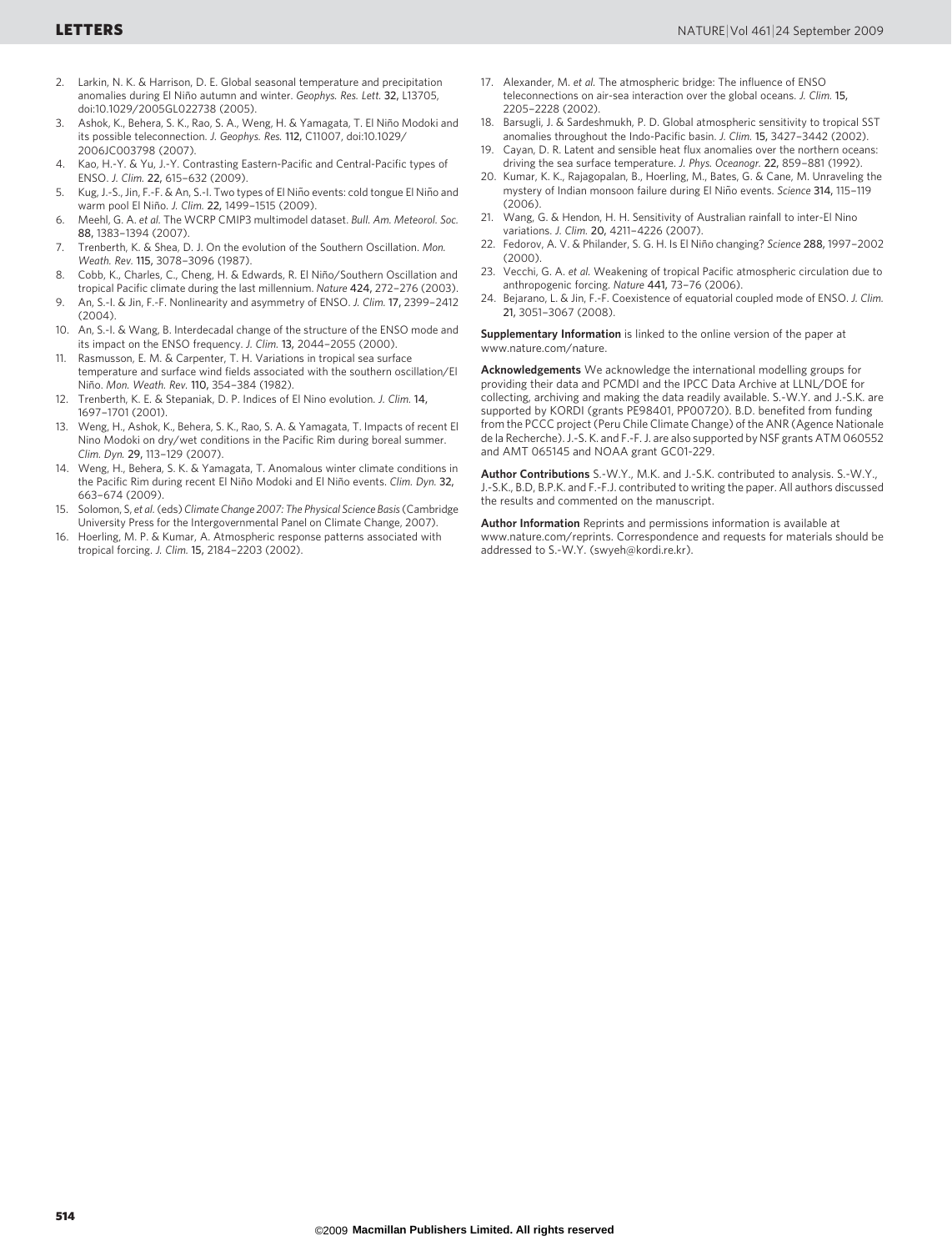#### **METHODS**

The SSTs analysed in this study are taken from the Extended Reconstruction SST version 2 (ERSST.v2) covering the period of 1854–2007 released by the National Climatic Data Center<sup>25</sup>. In addition, the Climate Prediction Center (CPC) Merged Analysis of Precipitation (CMAP) data are used for the period of 1979–2007 (ref. 26). Atmospheric circulation data were taken from the National Centers for Environmental Prediction/National Center for Atmospheric Science (NCEP/NCAR) reanalysis data<sup>27</sup> which use a grid with a horizontal resolution of  $2.5^{\circ} \times 2.5^{\circ}$ . To define the two types of El Niño we first collect the years in which the NINO3 SST index during the boreal winter (DJF) is above 0.5 °C or the NINO4 SST index during winter is above 0.5 °C. The DJF NINO3 SST index is defined by the time series of the seasonal (that is, DJF) mean SST anomaly averaged over the NINO3 region (150 $\degree$  W–90 $\degree$  W, 5 $\degree$  N–5 $\degree$  S). Similarly, the DJF NINO4 SST index is the same as the DJF NINO3 SST index except for the NINO4 region (160 $^{\circ}$  E–150 $^{\circ}$  W, 5 $^{\circ}$  N–5 $^{\circ}$  S). The seasonal mean SST anomaly is defined as seasonal mean deviations from a climatological (1854– 2006) seasonal mean SST. Of those years, an EP-El Niño year is defined as a year in which the DJF NINO3 SST index is greater than the DJF NINO4 SST index. On the other hand, a CP-El Niño year is defined as a year in which the DJF NINO4 SST index is greater than the DJF NINO3 SST index. Using this classification, the composite for mean precipitation, 500 hPa geopotential height and surface winds is derived for the two types of El Niño. The seasonal mean anomalies for these variables are also defined as seasonal mean deviations from a climatological seasonal mean.

The method is further applied to eleven CGCM simulations in the 20C3M run and the SRESA1B run made by the Program for Climate Model Diagnosis and Intercomparison (PCMDI). The occurrence ratio of CP-El Niño to EP-El Niño is derived and the change in statistics of this parameter from the 20C3M run to the SRESA1B run is examined. To examine whether the change in the CP-El Niño/EP-El Niño occurrence ratio from the SREA1B run is significantly different from the internal variability of the 20C3M run, we constructed the probability distribution function of the internal variability for the occurrence ratio from each individual model in the 20C3M run using a bootstrap method<sup>28</sup>. First, we randomly select N El Niño events of the total El Niño events for each model in the 20C3M run. During the random selection process, overlapping selection is allowed, so that one El Niño event can be selected again. Note that  $N$  is a total number of the CP-El Niño and EP-El Niño events simulated from an individual model; therefore, N differs for each model. From the selected N events in each model, we separate them into the CP-El Niño and EP-El Niño events and then we calculate CP-El Niño/EP-El Niño occurrence ratio. By repeating this process 10,000 times, we obtain 10,000 values for the occurrence ratio and the probability distribution function for the occurrence ratio is constructed for each model. The top and bottom of each error bar in Fig. 3 represents the 2.5% and 97.5% ranking from the probability distribution function, respectively, indicating the 95% confidence level. If the occurrence ratio from the SREA1B run is out of the range of the 2.5% and 97.5% ranking, it indicates that the change in occurrence ratio from the 20C3M run to the SRESA1B run is significant at the 95% confidence level.

- 25. Smith, T. M. & Reynolds, R. W. Improved extended reconstruction of SST (1854–1997). J. Clim. 17, 2466–2477 (2004).
- 26. Xie, P., &. Arkin, P. A. Global precipitation: a 17-year monthly analysis based on gauge observations, satellite estimates, and numerical outputs. Bull. Am. Meteorol. Soc. 78, 2539–2558 (1997).
- 27. Kalnay, E. et al. The NCEP/NCAR 40-year reanalysis project. Bull. Am. Meteorol. Soc. 77, 437–471 (1996).
- 28. Efron, B. The Jackknife, the Bootstrap, and Other Resampling Plans 1–92 (Society for Industrial and Applied Mathematics, 1982).